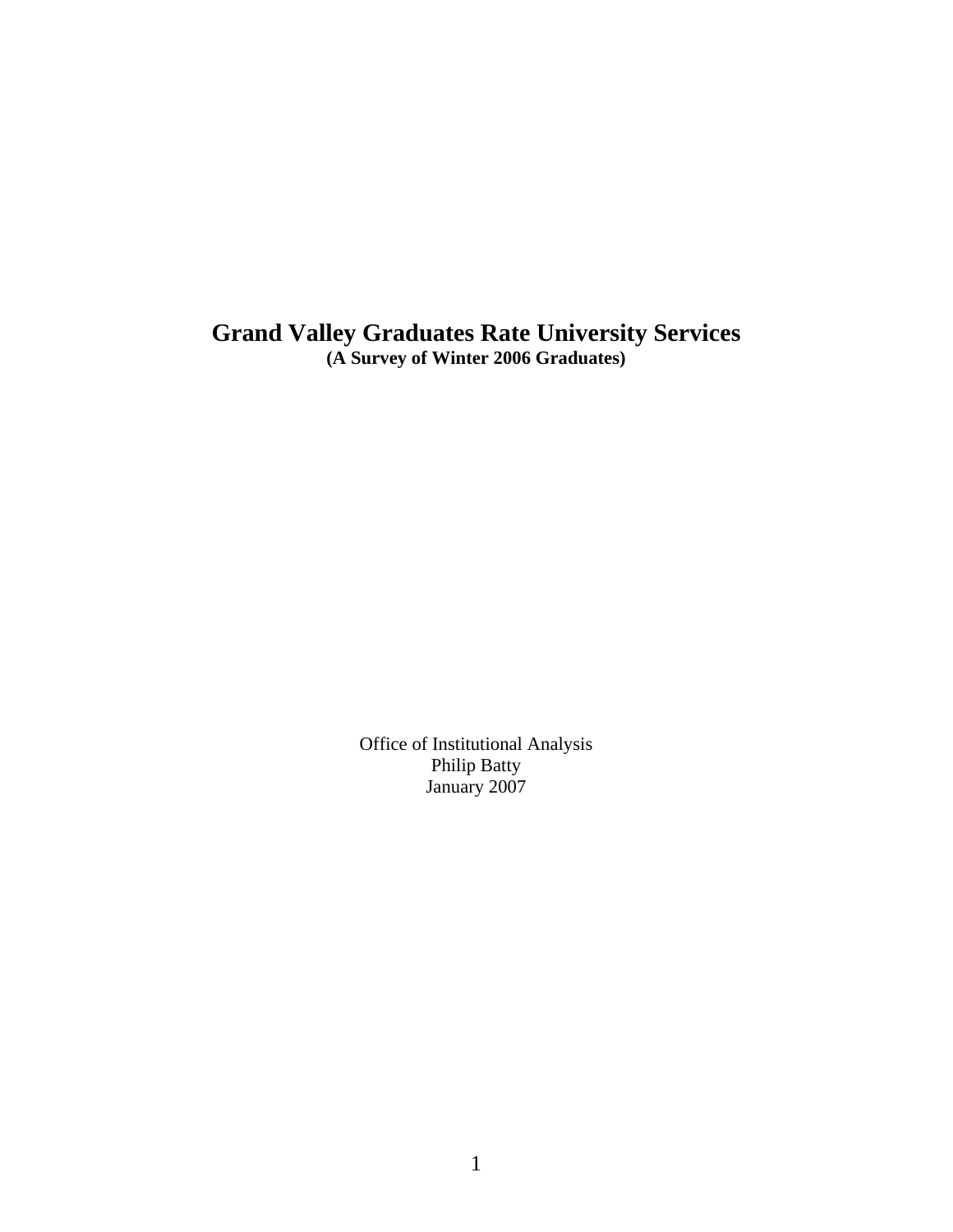# Table of Contents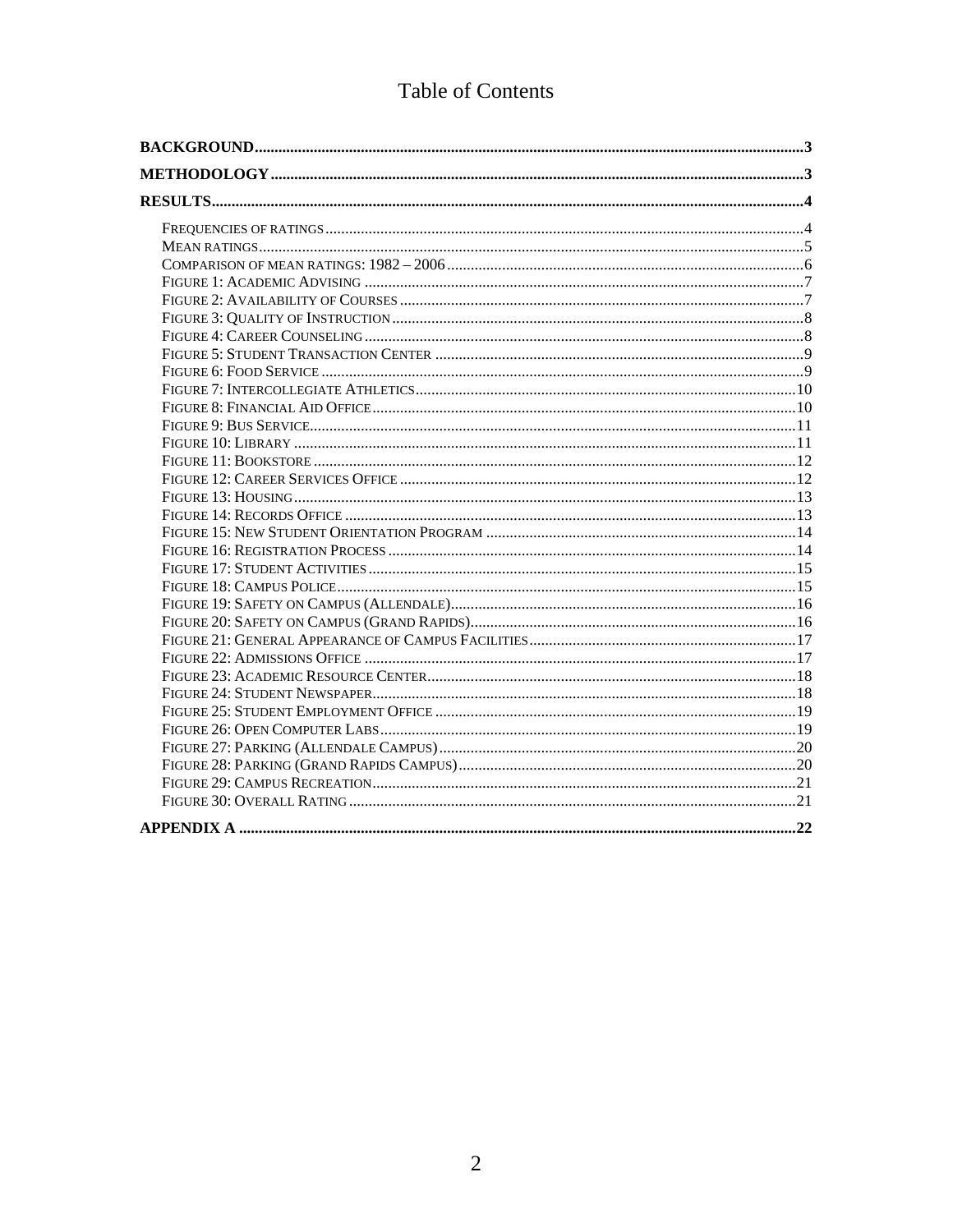## **Background**

Since 1974, the Office of Institutional Analysis and the Records Office have cooperated to conduct a survey of graduates every even-numbered year. The survey asks winter term graduates to rate selected university services on a four-point scale from "excellent" to "poor." The continuity of the survey content and format allow university decision makers to monitor the quality of services over time and across the areas included in the survey.

#### **Methodology**

The Records Office sent the survey instrument with degree certificates to all students who earned GVSU degrees in winter 2006. Response rates were as follows:

| A WAJAU 'A'U 'A'UU MU'U A'UUU U WAAAAAAHU A |            |          |                                  |  |  |
|---------------------------------------------|------------|----------|----------------------------------|--|--|
|                                             | Bachelor's | Master's | Total                            |  |  |
| Degrees Awarded                             | .625       |          |                                  |  |  |
| Returned                                    | 350        |          | 466                              |  |  |
| Return rate                                 | 21.5%      | 26.8%    | $\gamma$ Q <sub>0</sub> $\alpha$ |  |  |

**Table 1: Response rate summary** 

(Note that 6 respondents did not indicate which level degree they received.)

A copy of the survey instrument is included as Appendix A.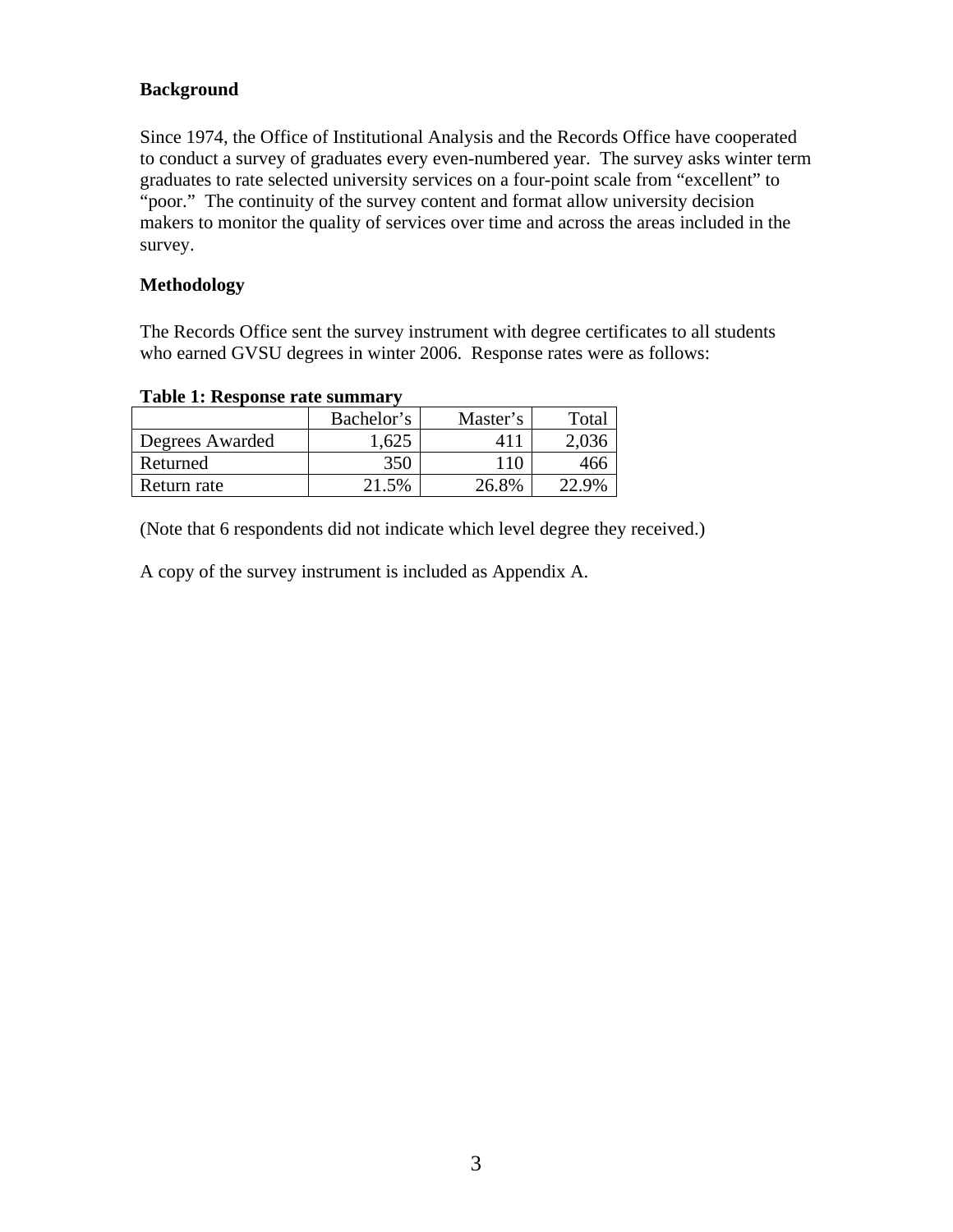#### **Results**

## **Frequencies of ratings**

Table 2 shows the percentage distribution of responses to each item on the 2006 questionnaire. For each item, respondents had the option of rating the service or indicating that they had no experience with the service in question. The percentages shown are for those that did rate the service or office. In addition, Table 2 shows the number of valid ratings given and the number of respondents who indicated "no contact."

|                               |                  |       |       |       |     | N <sub>0</sub> |
|-------------------------------|------------------|-------|-------|-------|-----|----------------|
| <b>Service</b>                | <b>Excellent</b> | Good  | Fair  | Poor  | #   | contact        |
| <b>Academic advising</b>      | 32.3%            | 32.9% | 21.6% | 13.2% | 431 | 35             |
| <b>Course availability</b>    | 20.3%            | 60.0% | 16.7% | 3.0%  | 462 | $\overline{4}$ |
| <b>Qual of instruction</b>    | 37.8%            | 53.3% | 7.7%  | 1.1%  | 452 | 14             |
| <b>Career counseling</b>      | 28.2%            | 32.4% | 24.6% | 14.9% | 309 | 157            |
| <b>Stu transaction ctr</b>    | 52.5%            | 42.0% | 3.8%  | 1.6%  | 314 | 152            |
| <b>Food service</b>           | 31.1%            | 50.7% | 17.0% | 1.2%  | 341 | 125            |
| <b>Intercoll athletics</b>    | 64.1%            | 30.0% | 4.7%  | 1.2%  | 170 | 296            |
| <b>Financial aid</b>          | 44.9%            | 42.1% | 10.5% | 2.5%  | 323 | 143            |
| <b>Bus service</b>            | 50.7%            | 45.0% | 3.5%  | 0.7%  | 282 | 184            |
| Library                       | 38.6%            | 41.1% | 16.1% | 4.1%  | 440 | 26             |
| <b>Bookstore</b>              | 44.6%            | 44.0% | 9.0%  | 2.4%  | 457 | 9              |
| <b>Career services</b>        | 38.2%            | 44.6% | 12.9% | 4.3%  | 233 | 233            |
| <b>Housing</b>                | 36.6%            | 47.9% | 10.8% | 4.7%  | 213 | 253            |
| <b>Records office</b>         | 54.4%            | 36.4% | 7.2%  | 2.0%  | 349 | 117            |
| <b>Orientation</b>            | 25.4%            | 47.2% | 19.0% | 8.5%  | 248 | 218            |
| <b>Registration</b>           | 47.2%            | 43.8% | 7.7%  | 1.4%  | 441 | 25             |
| <b>Student activities</b>     | 43.0%            | 48.9% | 6.7%  | 1.5%  | 270 | 196            |
| <b>Campus police</b>          | 38.3%            | 40.5% | 15.7% | 5.5%  | 274 | 192            |
| <b>Safety - Allendale</b>     | 58.8%            | 37.5% | 3.1%  | 0.6%  | 352 | 114            |
| Safety - G.R.                 | 52.5%            | 39.2% | 7.7%  | 0.6%  | 339 | 127            |
| <b>Campus appearance</b>      | 83.9%            | 15.0% | 0.9%  | 0.2%  | 453 | 13             |
| <b>Admissions</b>             | 48.9%            | 46.6% | 3.3%  | 1.3%  | 397 | 69             |
| <b>ARC</b>                    | 43.4%            | 46.2% | 9.0%  | 1.4%  | 145 | 321            |
| Lanthorn                      | 23.3%            | 51.7% | 20.7% | 4.3%  | 348 | 118            |
| <b>Student employment</b>     | 26.7%            | 51.1% | 12.6% | 9.6%  | 135 | 331            |
| <b>Computer labs</b>          | 30.5%            | 42.1% | 22.6% | 4.9%  | 430 | 36             |
| <b>Parking Allendale</b>      | 13.2%            | 39.4% | 30.8% | 16.5% | 393 | 73             |
| Parking - G.R.                | 24.7%            | 39.9% | 23.1% | 12.3% | 381 | 85             |
| <b>Recreation &amp; Facil</b> | 56.0%            | 37.5% | 5.5%  | 1.1%  | 275 | 191            |
| <b>Overall GVSU</b>           | 43.2%            | 53.6% | 2.2%  | 1.1%  | 461 | 5              |

**Table 2: Percentage distribution of responses**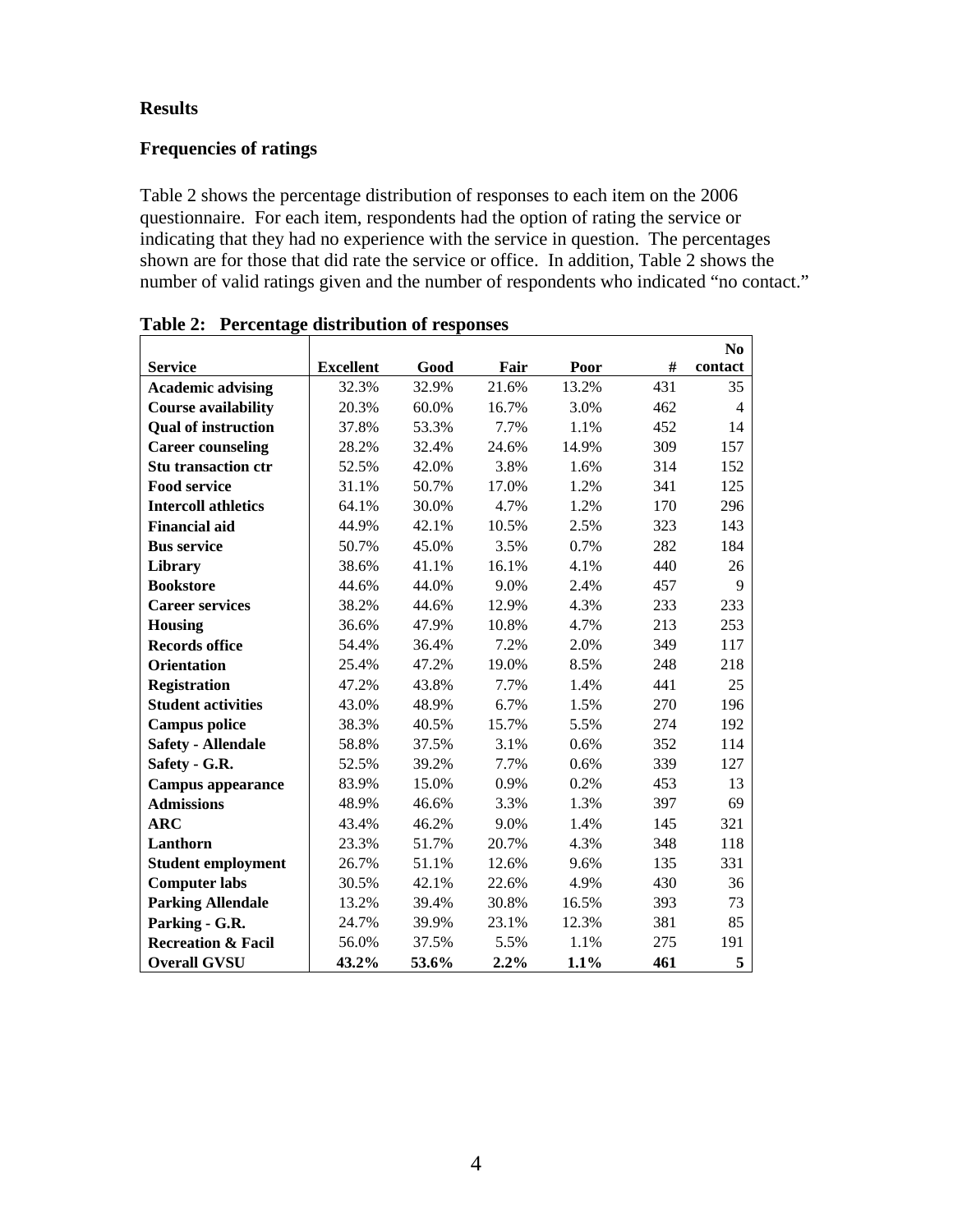#### **Mean ratings**

We can assign numeric values to the ratings ("Excellent"=4; "Good"=3; "Fair"=2; "poor"=1). If one is willing to accept that the "distance" between ratings is equal, mean ratings can be used as a summary measure of all the ratings for a particular questionnaire item. Those average response values are shown in Table 3.

We have responses from a sample of winter 2006 graduates. If we believe that our survey responses come from an unbiased sample of a larger population (for example, all winter 2006 graduates), then all differences between our sample means and those for the whole population would arise from random sampling error, and the standard error of the mean would give an estimate of how much the population means should be expected to differ from the measured means. Table 3 includes confidence bounds for the population means for each item. These bounds can be interpreted as the top and bottom of a range that we're 67% certain contains the true population mean, *if* the sample is unbiased.

|                               | <b>Mean</b> |     | <b>Upper</b> | Lower      |
|-------------------------------|-------------|-----|--------------|------------|
| <b>Service</b>                | rating      | #   | confidence   | confidence |
| <b>Academic advising</b>      | 2.84        | 431 | 2.89         | 2.79       |
| <b>Course availability</b>    | 2.98        | 462 | 3.01         | 2.95       |
| <b>Qual of instruction</b>    | 3.28        | 452 | 3.31         | 3.25       |
| <b>Career counseling</b>      | 2.74        | 309 | 2.80         | 2.68       |
| <b>Stu transaction ctr</b>    | 3.46        | 314 | 3.50         | 3.42       |
| <b>Food service</b>           | 3.12        | 341 | 3.16         | 3.08       |
| <b>Intercoll athletics</b>    | 3.57        | 170 | 3.62         | 3.52       |
| <b>Financial aid</b>          | 3.29        | 323 | 3.33         | 3.25       |
| <b>Bus service</b>            | 3.46        | 282 | 3.50         | 3.42       |
| Library                       | 3.14        | 440 | 3.18         | 3.10       |
| <b>Bookstore</b>              | 3.31        | 457 | 3.34         | 3.28       |
| <b>Career services</b>        | 3.17        | 233 | 3.22         | 3.12       |
| <b>Housing</b>                | 3.16        | 213 | 3.22         | 3.11       |
| <b>Records office</b>         | 3.43        | 349 | 3.47         | 3.39       |
| <b>Orientation</b>            | 2.90        | 248 | 2.96         | 2.84       |
| <b>Registration</b>           | 3.37        | 441 | 3.40         | 3.34       |
| <b>Student activities</b>     | 3.33        | 270 | 3.37         | 3.29       |
| <b>Campus police</b>          | 3.12        | 274 | 3.17         | 3.07       |
| <b>Safety - Allendale</b>     | 3.55        | 352 | 3.58         | 3.52       |
| Safety - G.R.                 | 3.44        | 339 | 3.48         | 3.40       |
| <b>Campus appearance</b>      | 3.83        | 453 | 3.85         | 3.81       |
| <b>Admissions</b>             | 3.43        | 397 | 3.46         | 3.40       |
| $\bf{ARC}$                    | 3.32        | 145 | 3.38         | 3.26       |
| Lanthorn                      | 2.94        | 348 | 2.98         | 2.90       |
| <b>Student employment</b>     | 2.95        | 135 | 3.03         | 2.87       |
| <b>Computer labs</b>          | 2.98        | 430 | 3.02         | 2.94       |
| <b>Parking Allendale</b>      | 2.49        | 393 | 2.54         | 2.44       |
| Parking - G.R.                | 2.77        | 381 | 2.82         | 2.72       |
| <b>Recreation &amp; Facil</b> | 3.48        | 275 | 3.52         | 3.44       |
| <b>Overall GVSU</b>           | 3.39        | 461 | 3.42         | 3.36       |

**Table 3: Mean ratings with upper and lower 67% confidence limits**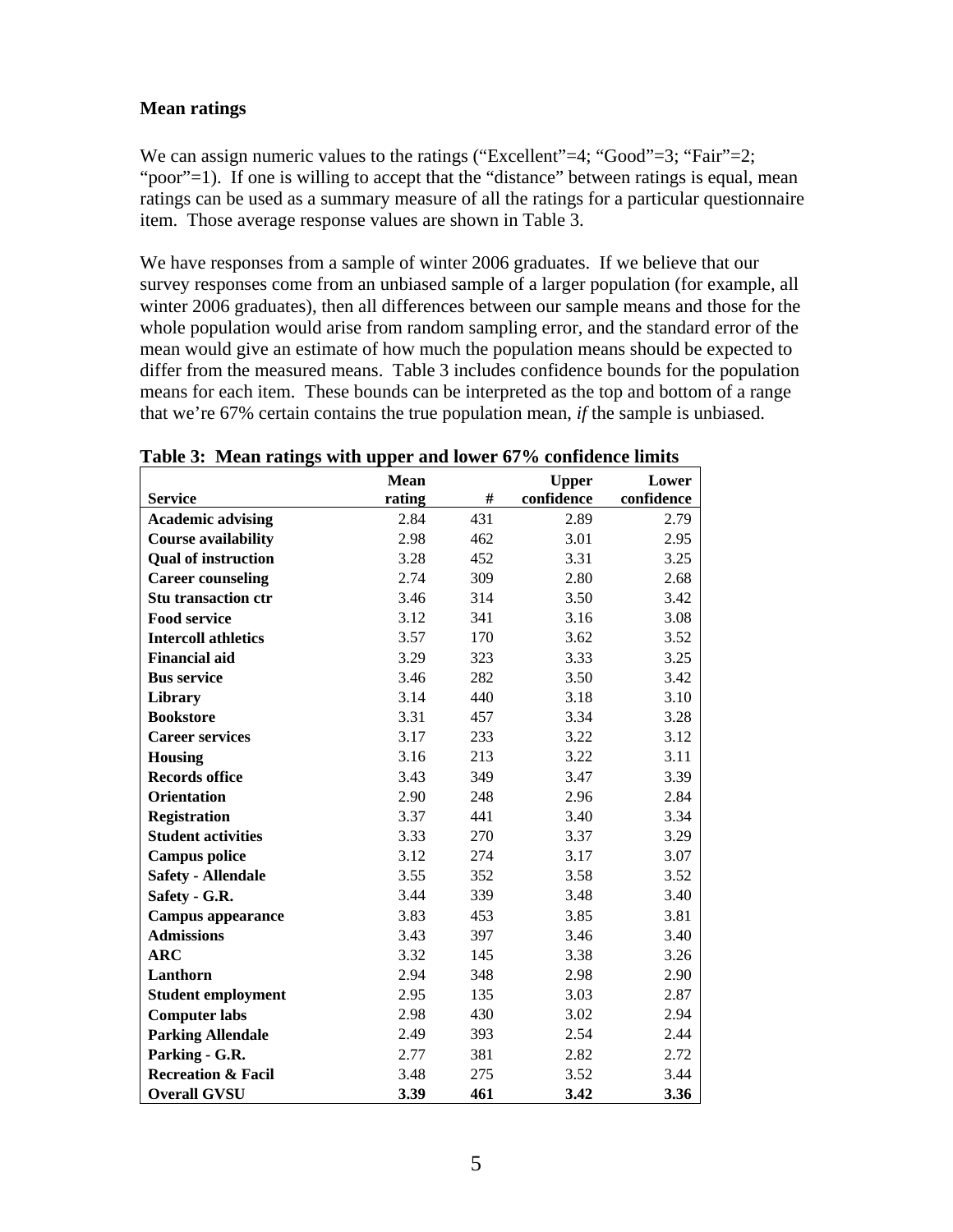There are some differences between the ratings given by bachelor's degree recipients and master's degree recipients. Average differences are summarized in Table 4.

|                               | <b>Bachelors</b>             |     | <b>Masters</b>               |     |
|-------------------------------|------------------------------|-----|------------------------------|-----|
| <b>Service</b>                | <b>Mean</b><br><b>Rating</b> | #   | <b>Mean</b><br><b>Rating</b> | #   |
| <b>Academic advising</b>      | 2.77                         | 321 | 3.06                         | 104 |
| <b>Course availability</b>    | 2.93                         | 348 | 3.14                         | 108 |
| <b>Qual of instruction</b>    | 3.29                         | 337 | 3.25                         | 109 |
| <b>Career counseling</b>      | 2.66                         | 244 | 3.03                         | 60  |
| <b>Stu transaction ctr</b>    | 3.45                         | 262 | 3.49                         | 47  |
| <b>Food service</b>           | 3.13                         | 287 | 3.06                         | 52  |
| <b>Intercoll athletics</b>    | 3.55                         | 150 | 3.68                         | 19  |
| <b>Financial aid</b>          | 3.27                         | 252 | 3.37                         | 67  |
| <b>Bus service</b>            | 3.47                         | 245 | 3.41                         | 34  |
| Library                       | 3.09                         | 334 | 3.33                         | 101 |
| <b>Bookstore</b>              | 3.28                         | 346 | 3.38                         | 107 |
| <b>Career services</b>        | 3.15                         | 199 | 3.29                         | 31  |
| <b>Housing</b>                | 3.16                         | 195 | 3.27                         | 15  |
| <b>Records office</b>         | 3.41                         | 256 | 3.48                         | 91  |
| <b>Orientation</b>            | 2.89                         | 210 | 2.85                         | 34  |
| <b>Registration</b>           | 3.31                         | 331 | 3.53                         | 106 |
| <b>Student activities</b>     | 3.31                         | 230 | 3.47                         | 38  |
| <b>Campus police</b>          | 3.1                          | 241 | 3.22                         | 32  |
| <b>Safety - Allendale</b>     | 3.57                         | 306 | 3.43                         | 42  |
| Safety - G.R.                 | 3.44                         | 248 | 3.43                         | 87  |
| <b>Campus appearance</b>      | 3.81                         | 346 | 3.87                         | 102 |
| <b>Admissions</b>             | 3.4                          | 299 | 3.51                         | 94  |
| <b>ARC</b>                    | 3.29                         | 125 | 3.53                         | 19  |
| Lanthorn                      | 2.96                         | 298 | 2.79                         | 47  |
| <b>Student employment</b>     | 2.9                          | 117 | 3.2                          | 15  |
| <b>Computer labs</b>          | 2.93                         | 335 | 3.18                         | 90  |
| <b>Parking Allendale</b>      | 2.46                         | 330 | 2.66                         | 58  |
| Parking - G.R.                | 2.87                         | 282 | 2.48                         | 96  |
| <b>Recreation &amp; Facil</b> | 3.47                         | 243 | 3.59                         | 29  |
| <b>Overall GVSU</b>           | 3.42                         | 346 | 3.32                         | 110 |

**Table 4: Mean ratings by degree earned** 

#### **Comparison of mean ratings: 1982 – 2006**

Graphs showing the history of average responses (with standard error bands) for each item in the 2006 questionnaire are presented on pages 7-21.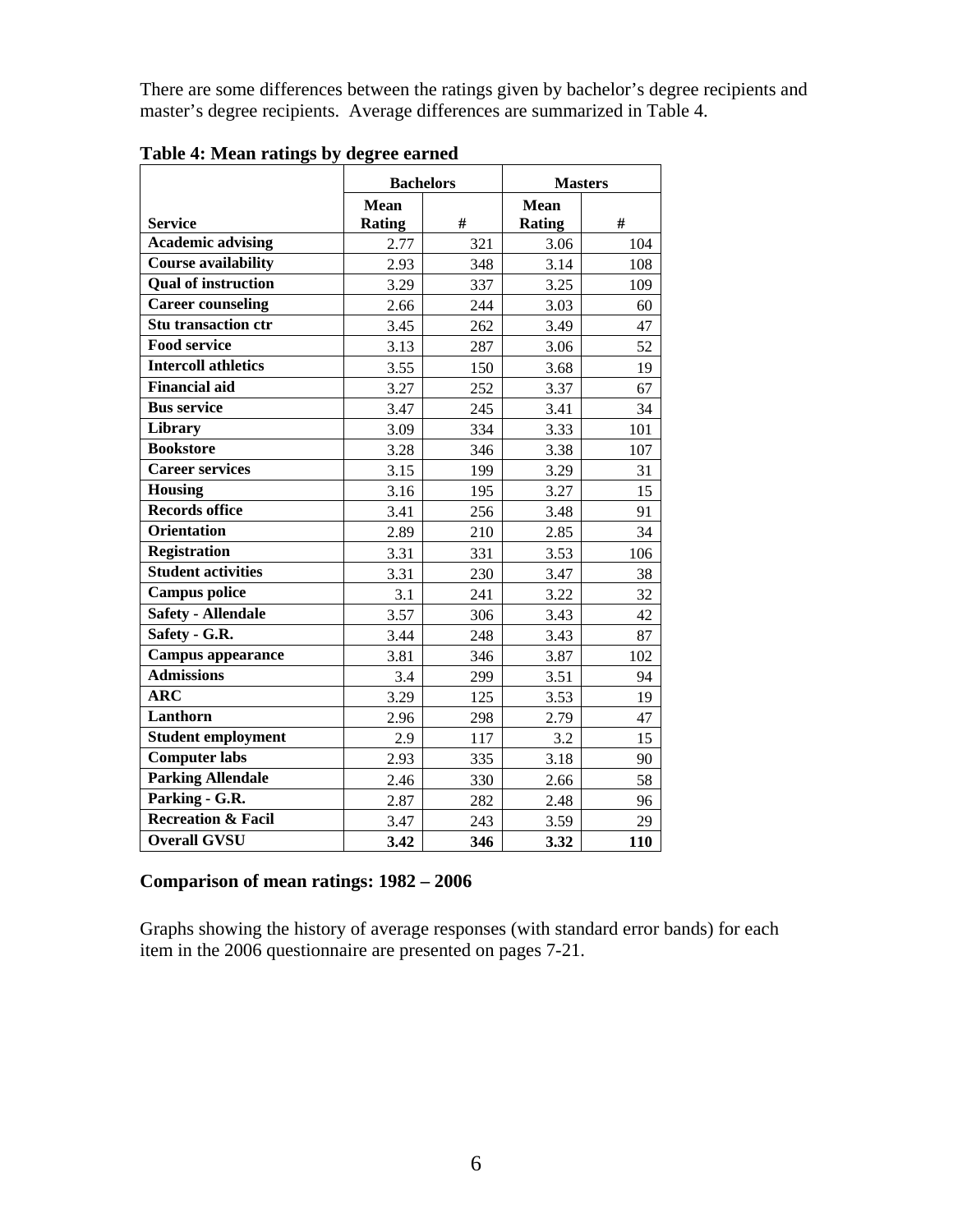**Figure 1: Academic Advising** 



**Figure 2: Availability of Courses** 

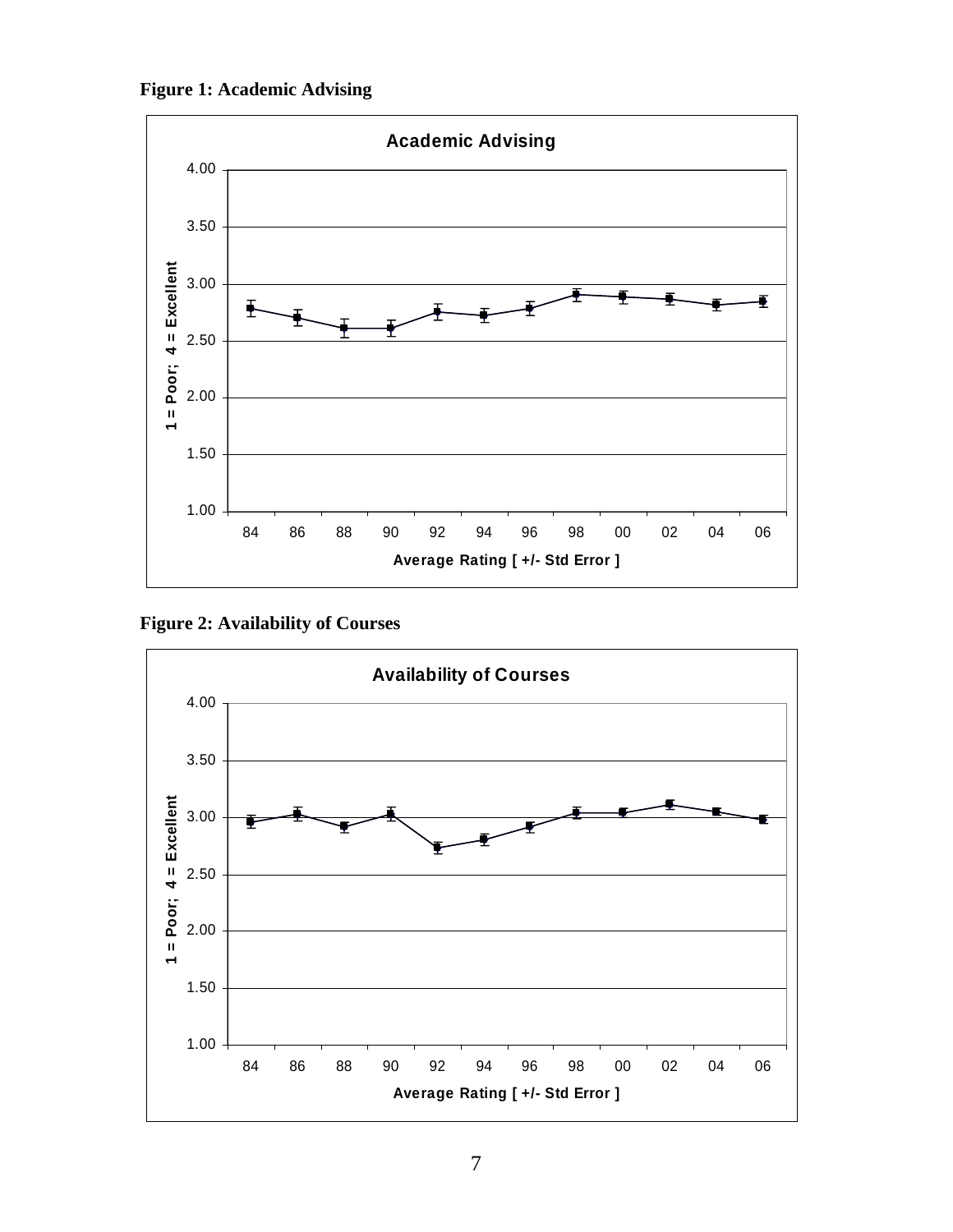



**Figure 4: Career Counseling** 

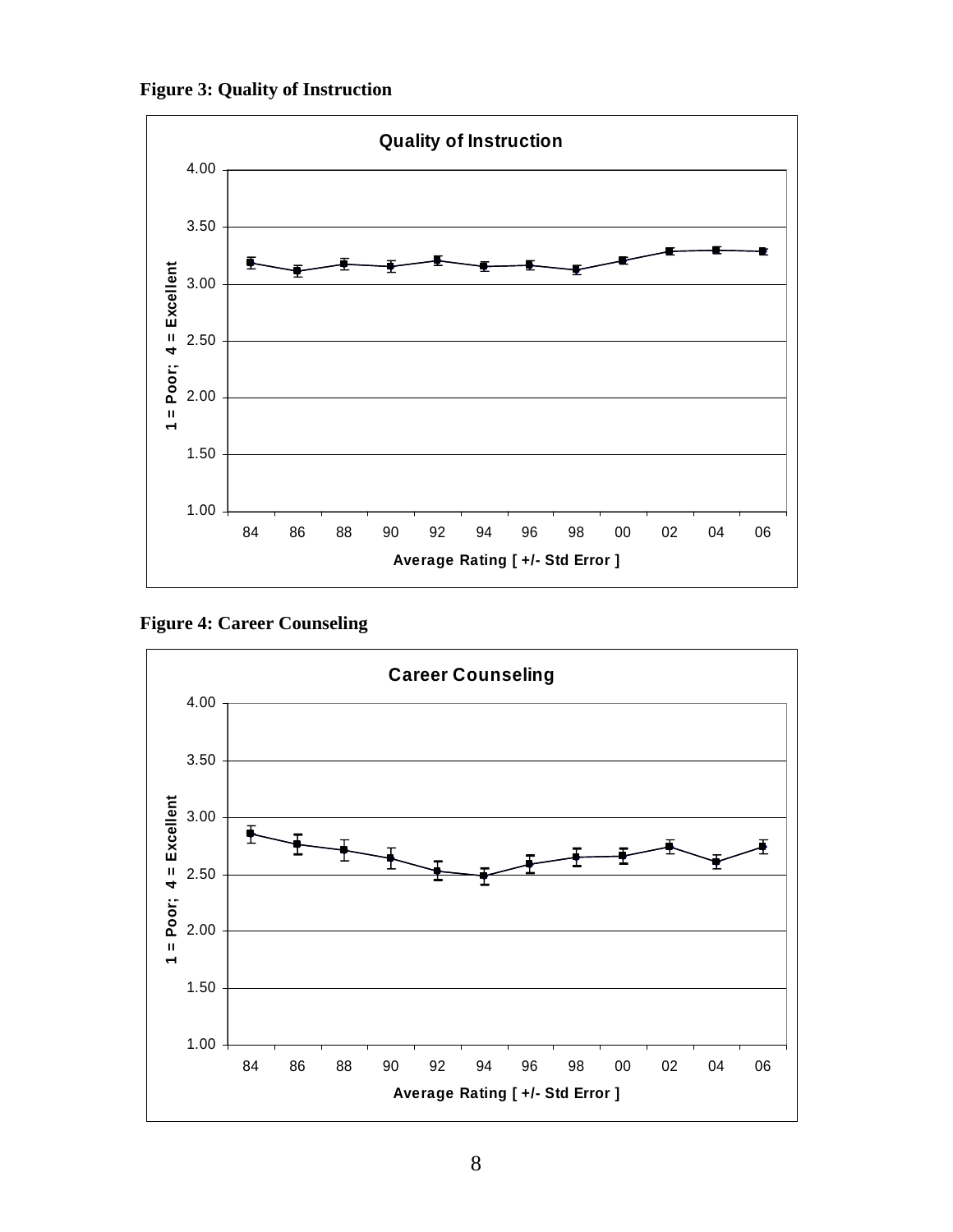**Figure 5: Student Transaction Center** 



**Figure 6: Food Service** 

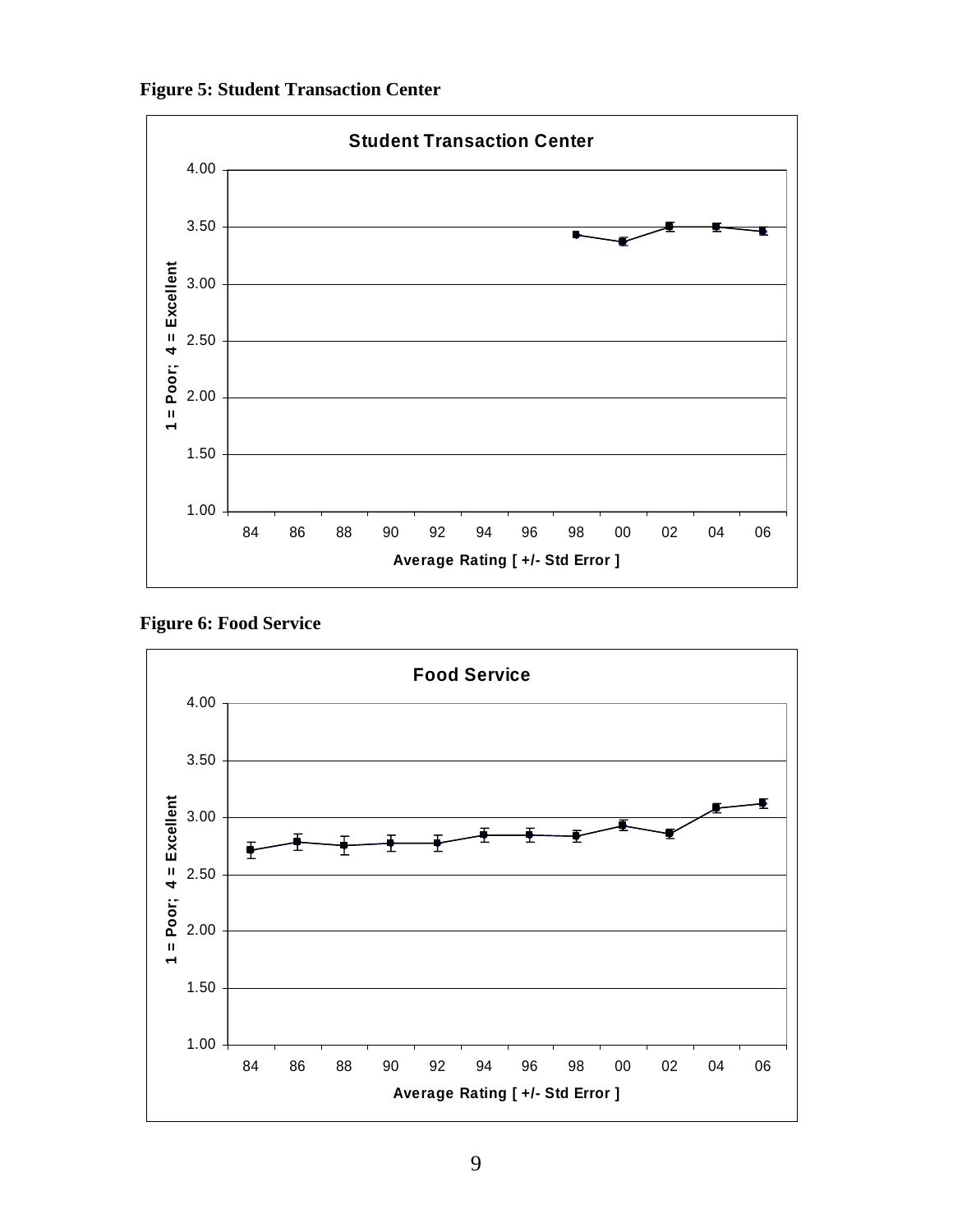**Figure 7: Intercollegiate Athletics** 



**Figure 8: Financial Aid Office** 

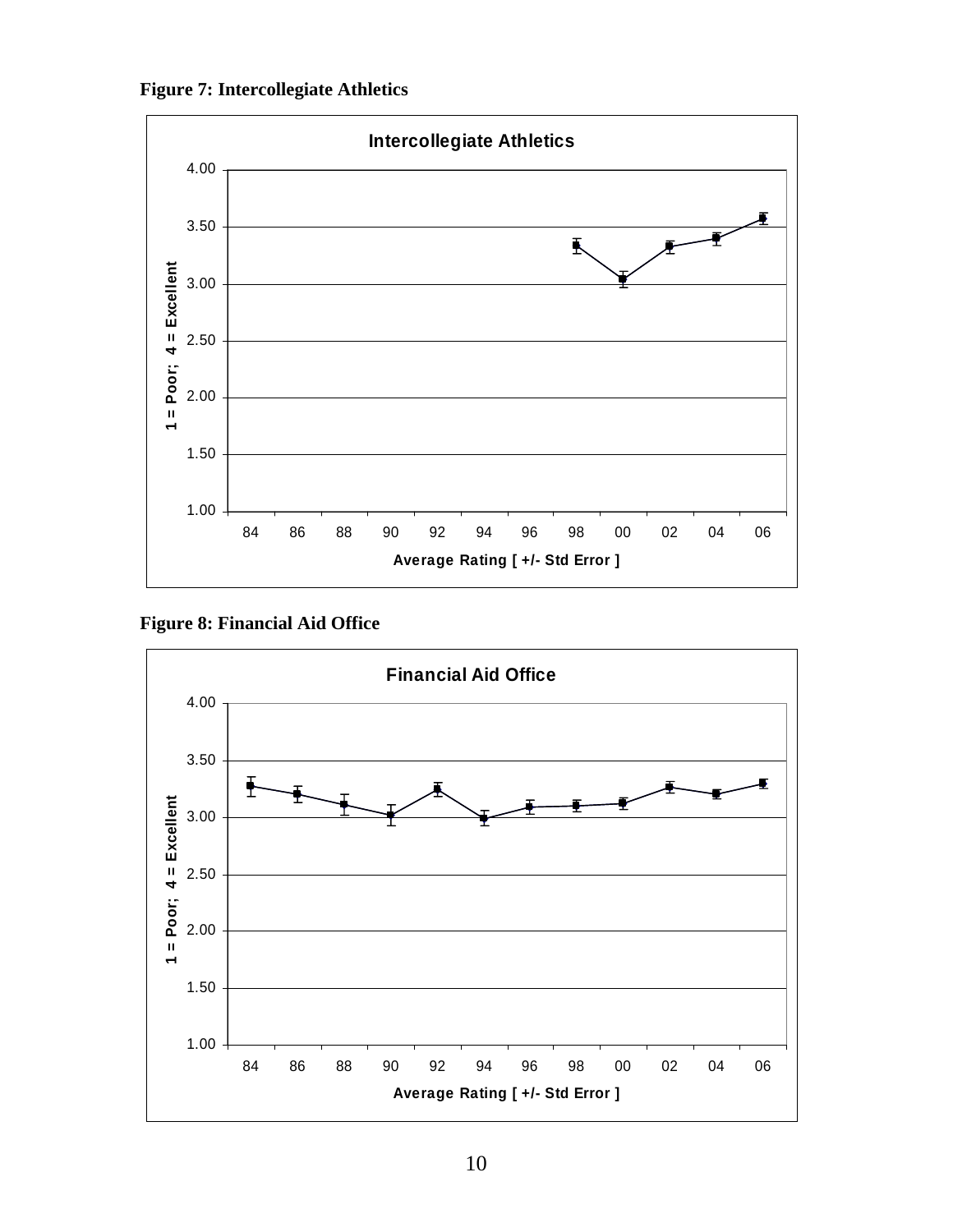**Figure 9: Bus Service** 



**Figure 10: Library** 

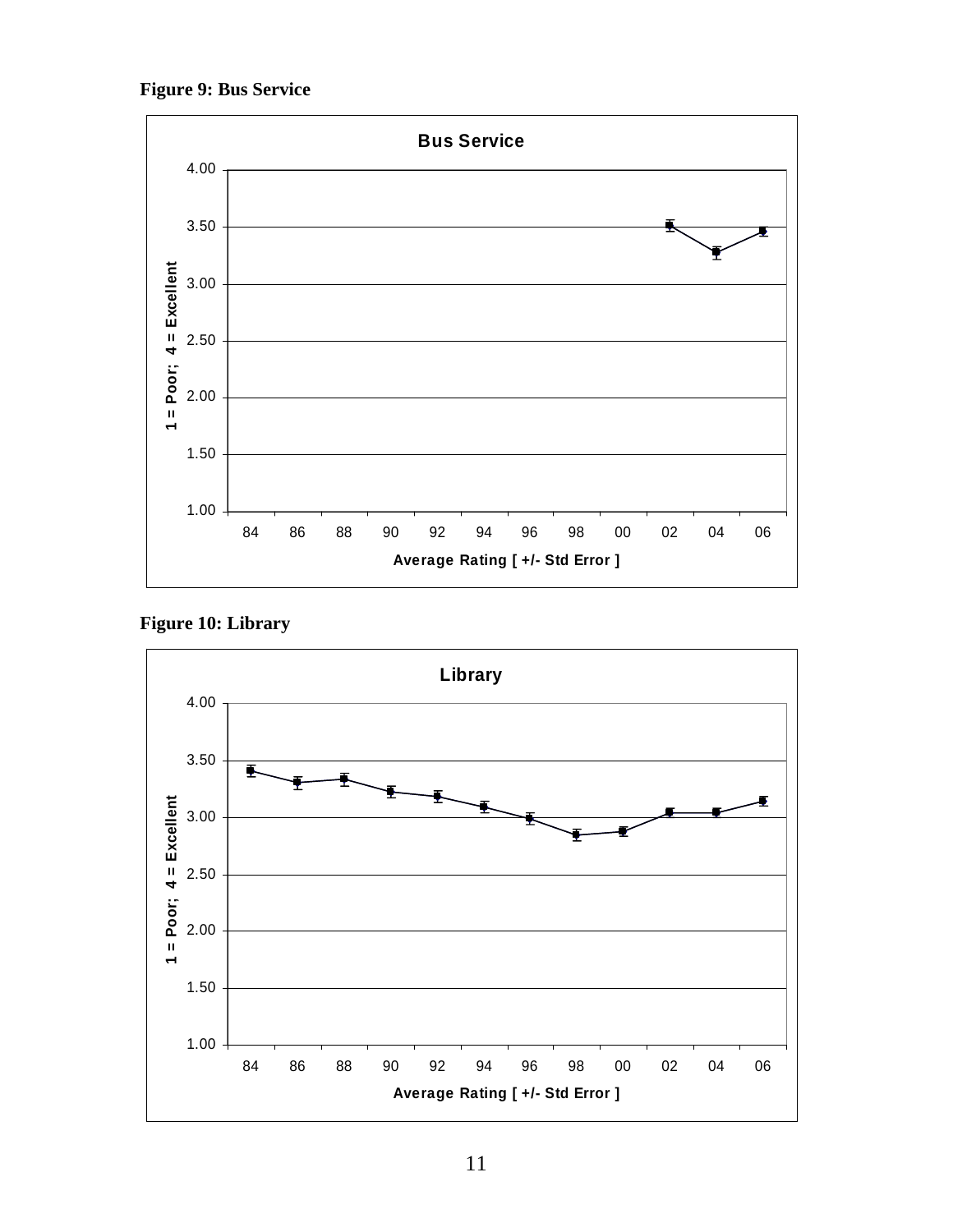**Figure 11: Bookstore** 



**Figure 12: Career Services Office** 

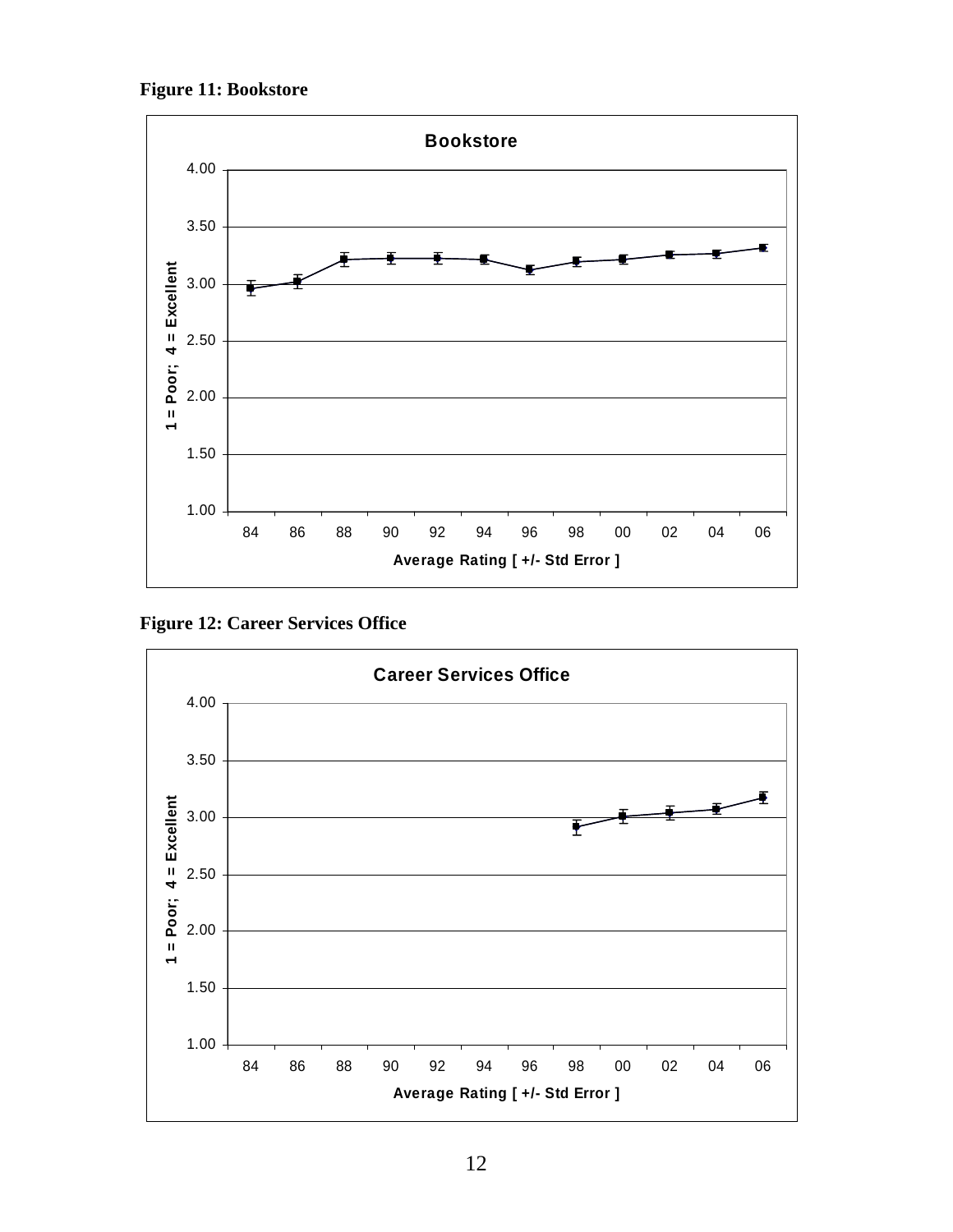**Figure 13: Housing** 



**Figure 14: Records Office** 

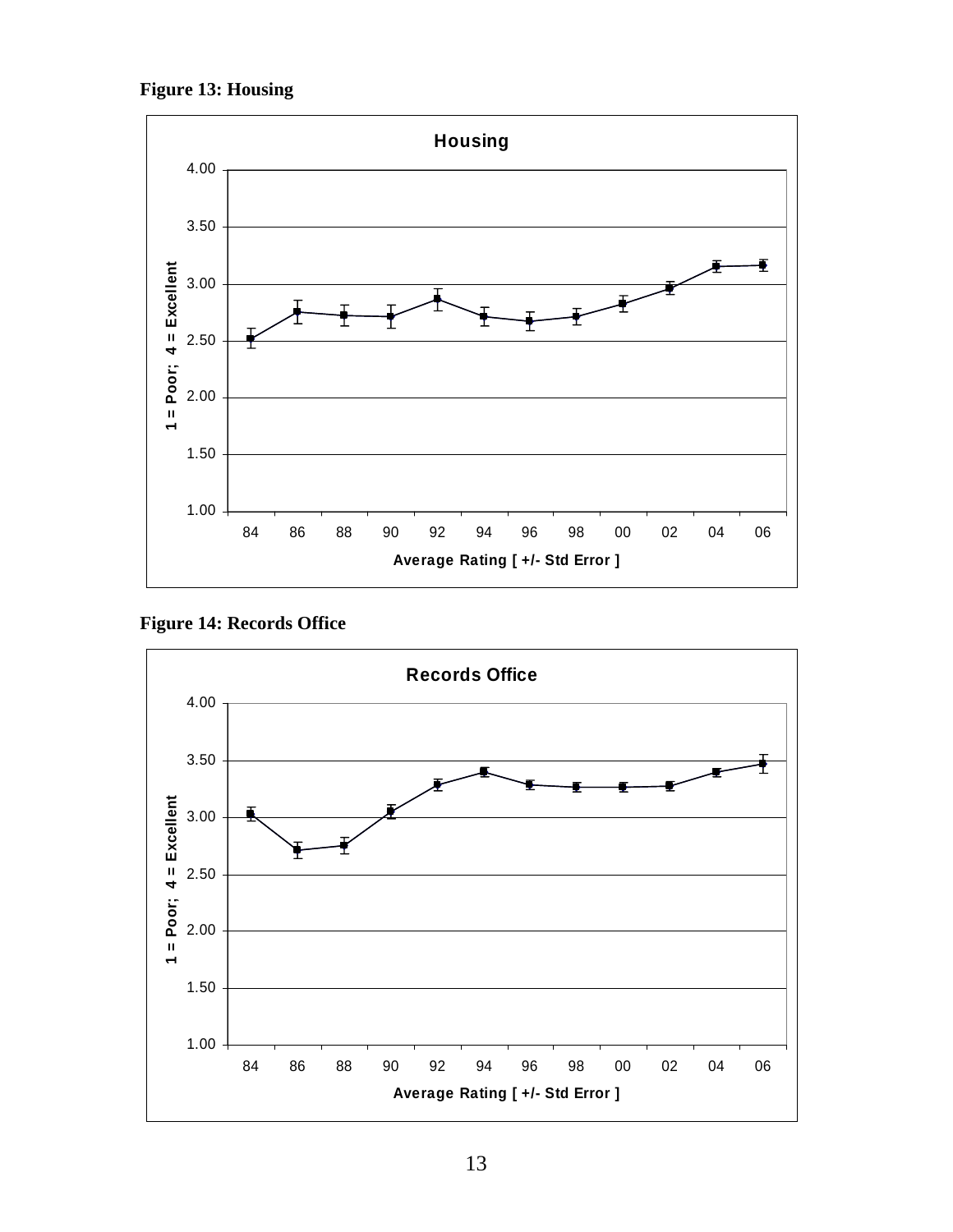



**Figure 16: Registration Process** 

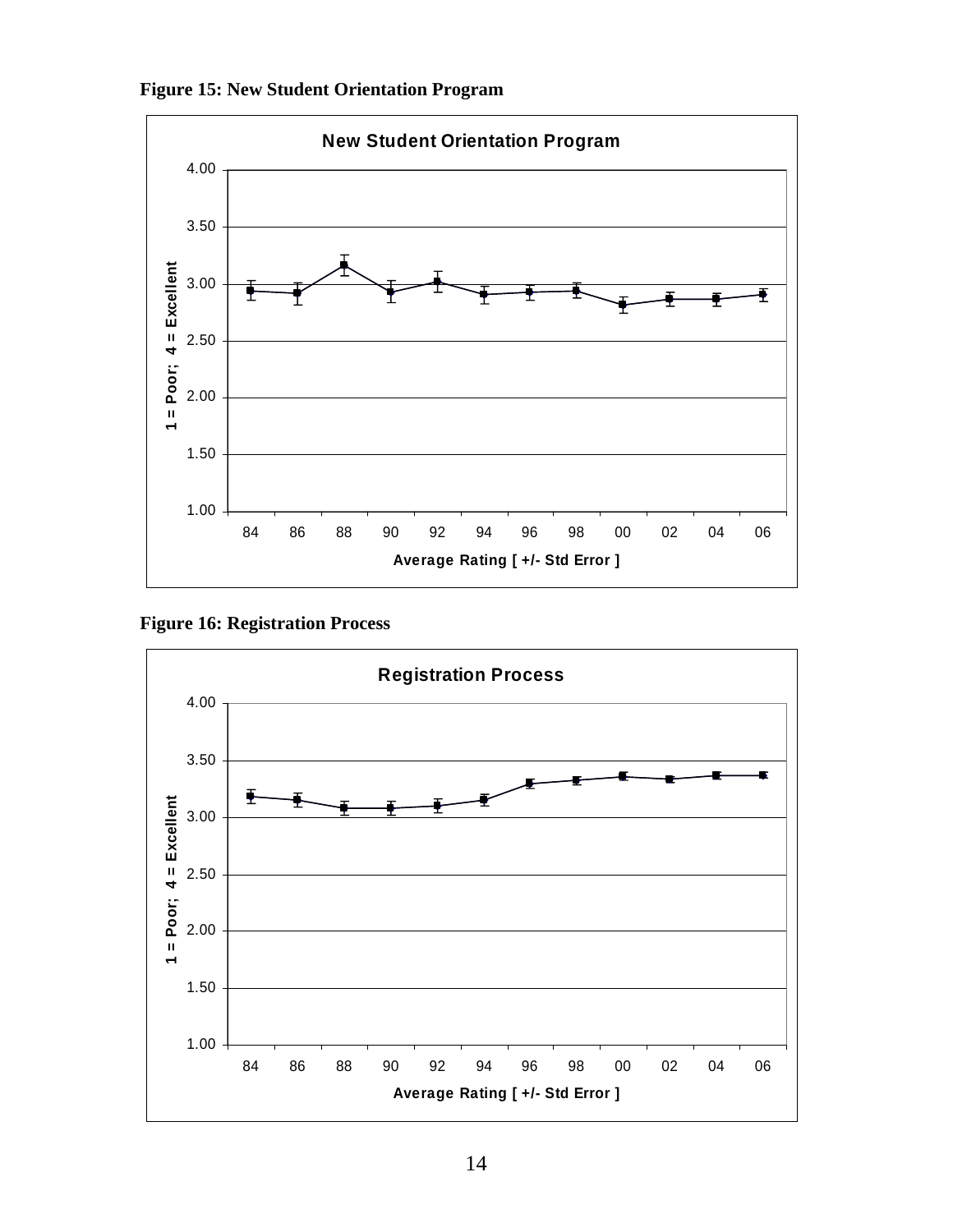



**Figure 18: Campus Police** 

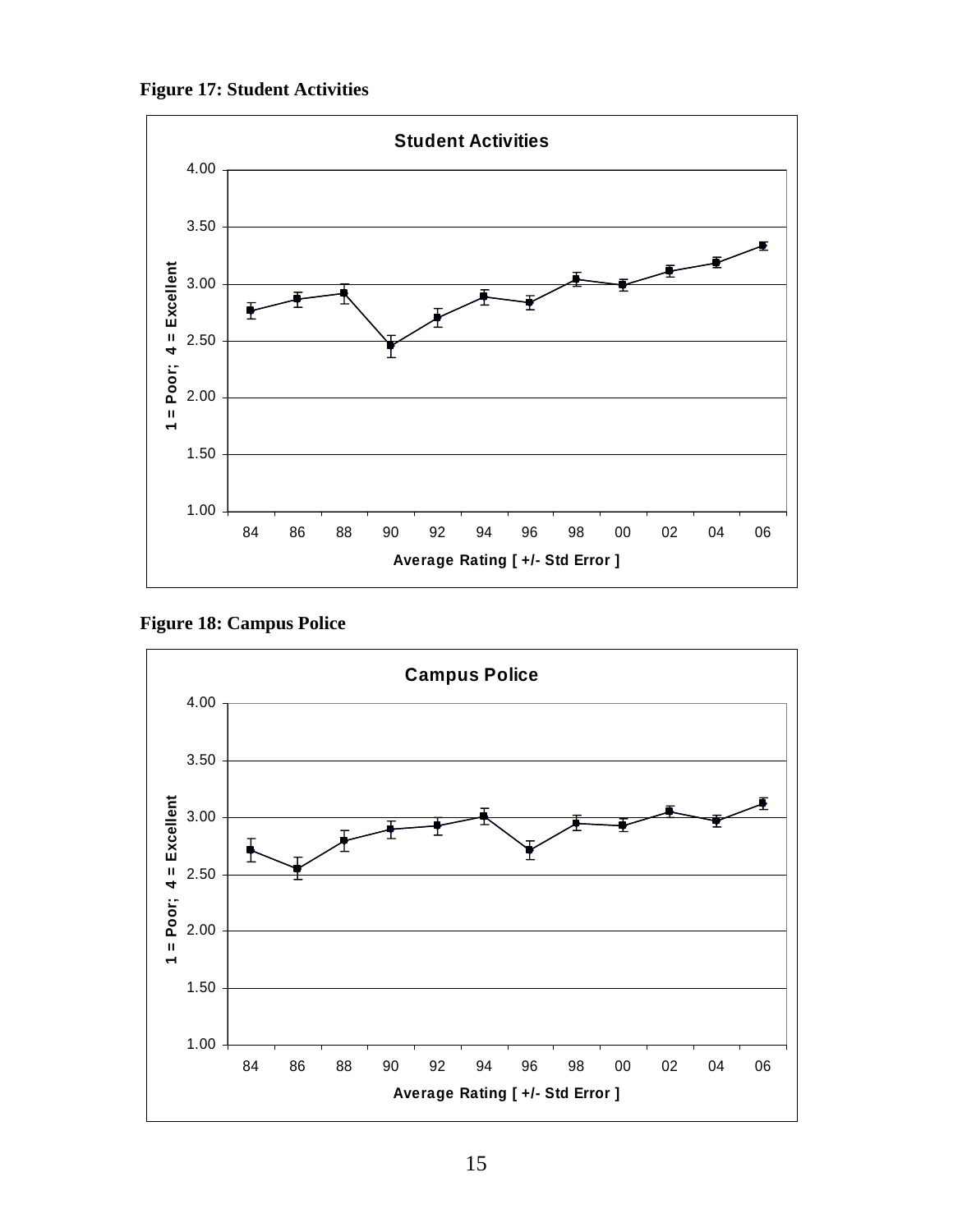**Figure 19: Safety on Campus (Allendale)** 



**Figure 20: Safety on Campus (Grand Rapids)** 

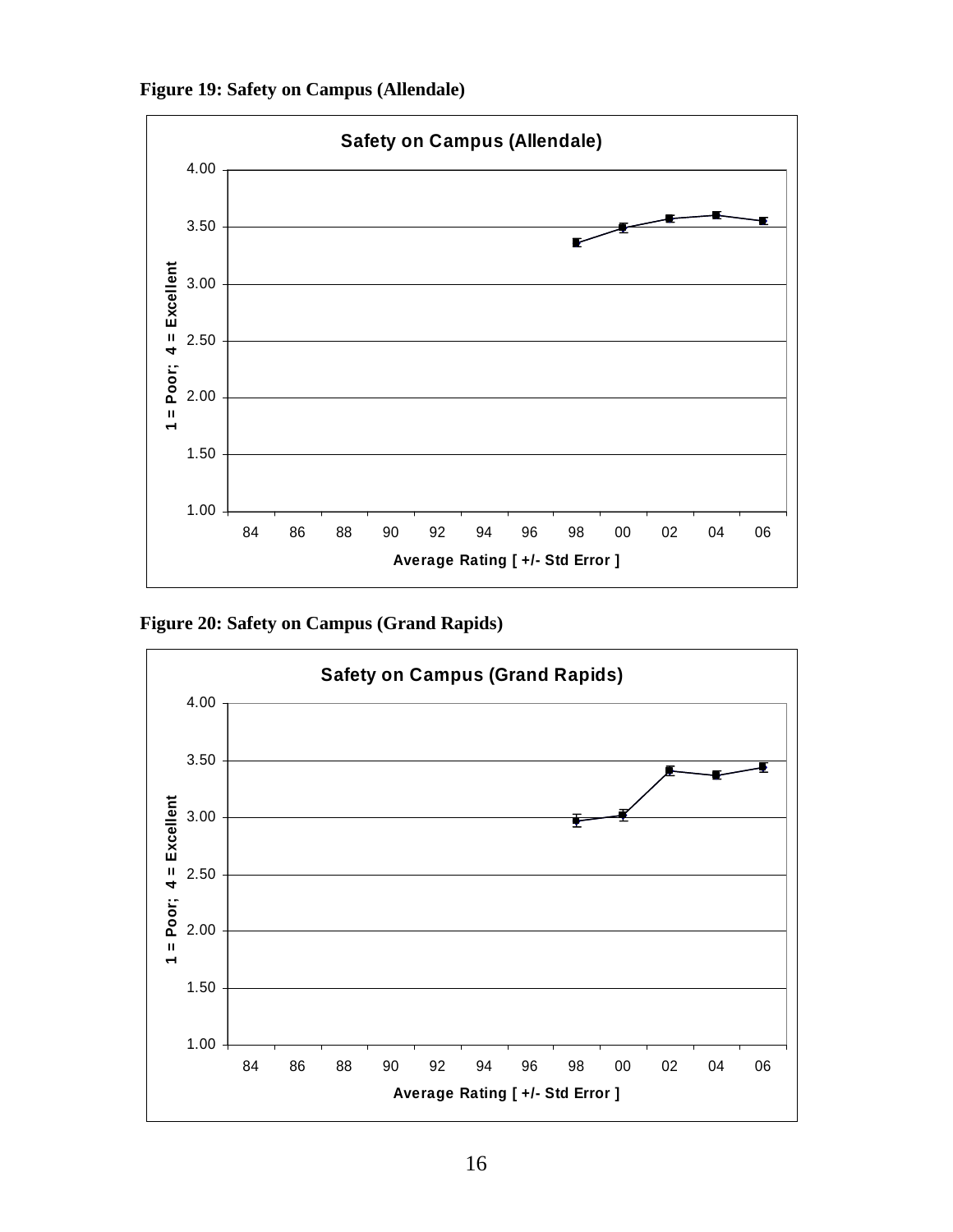



**Figure 22: Admissions Office** 

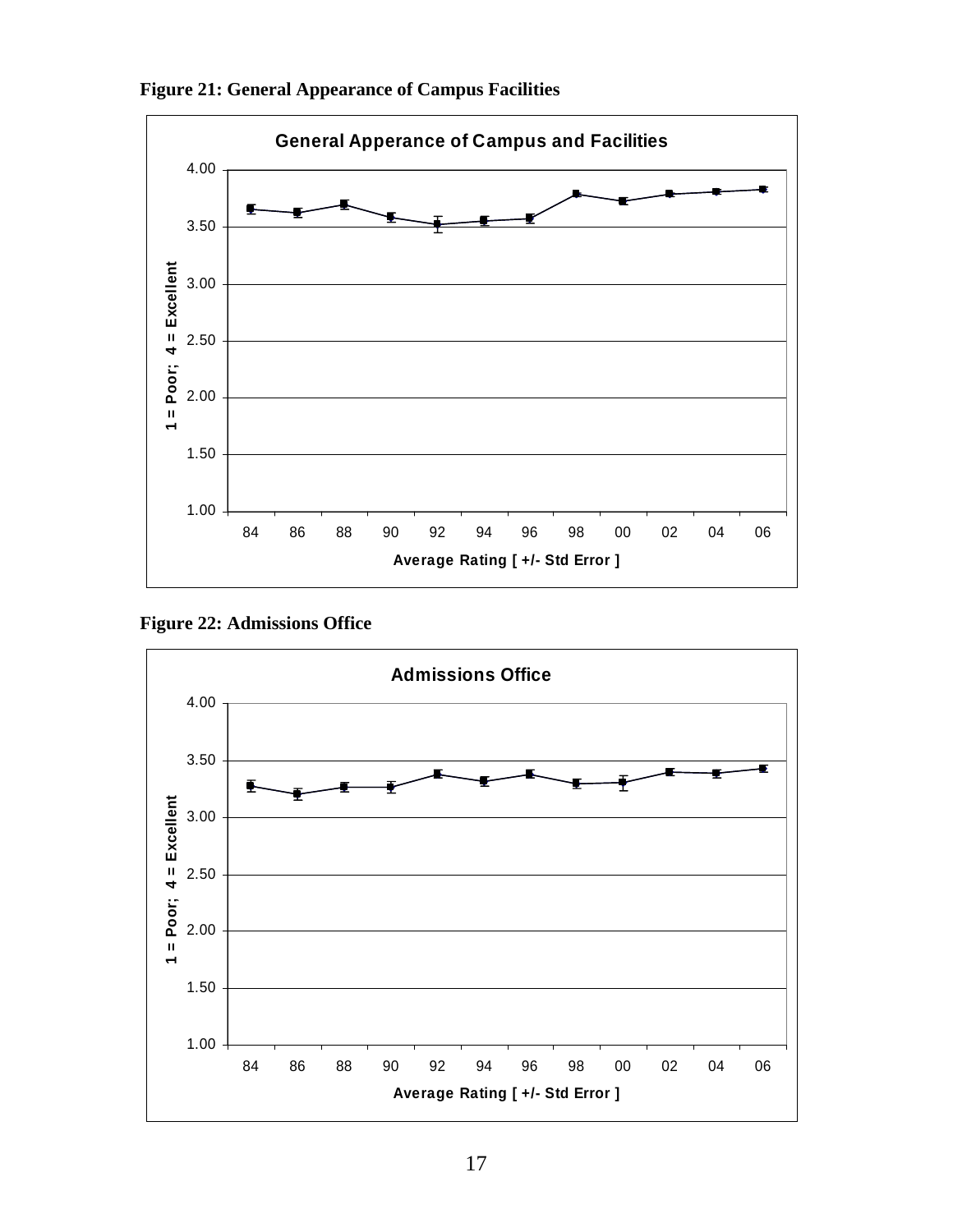



**Figure 24: Student Newspaper** 

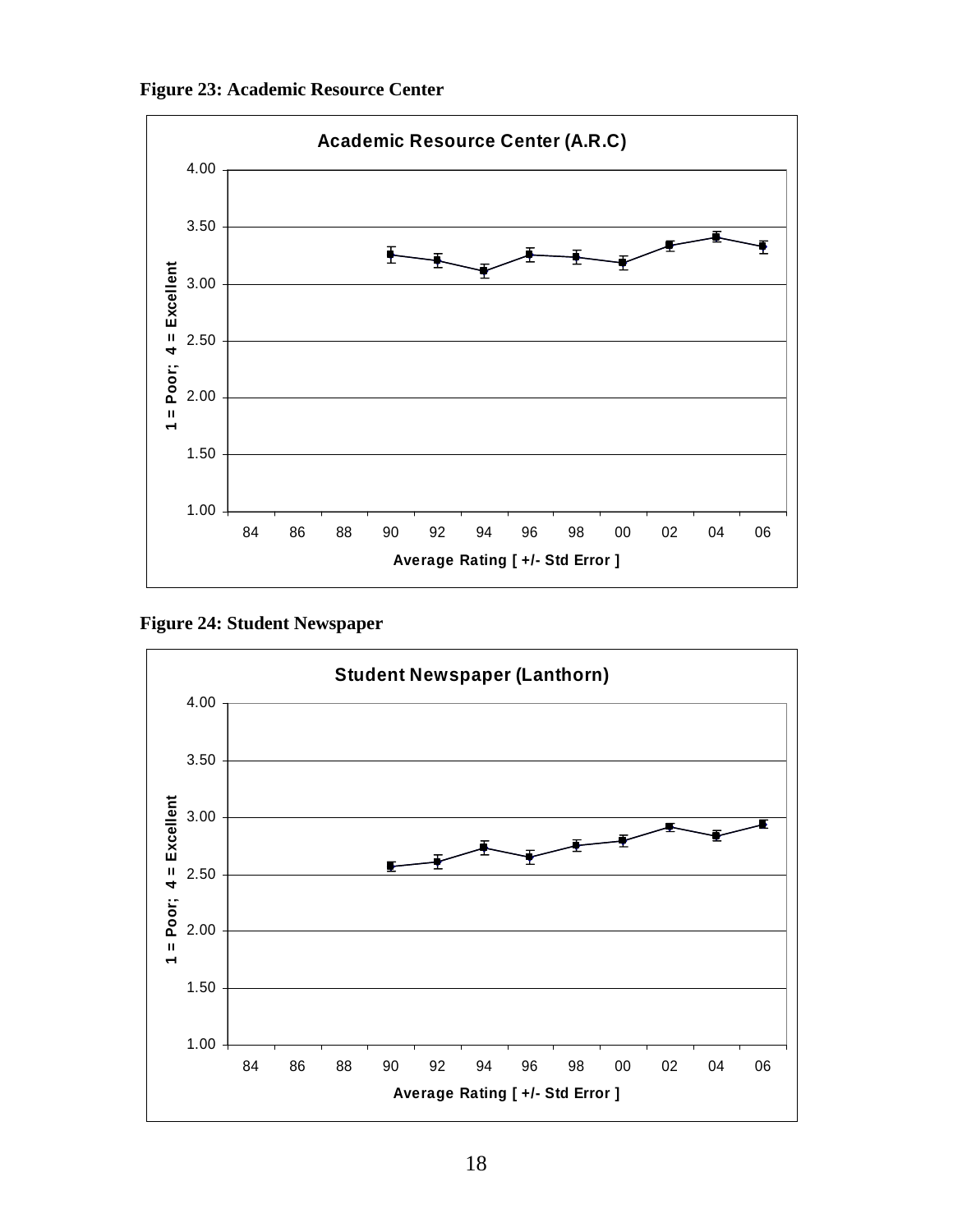



**Figure 26: Open Computer Labs** 

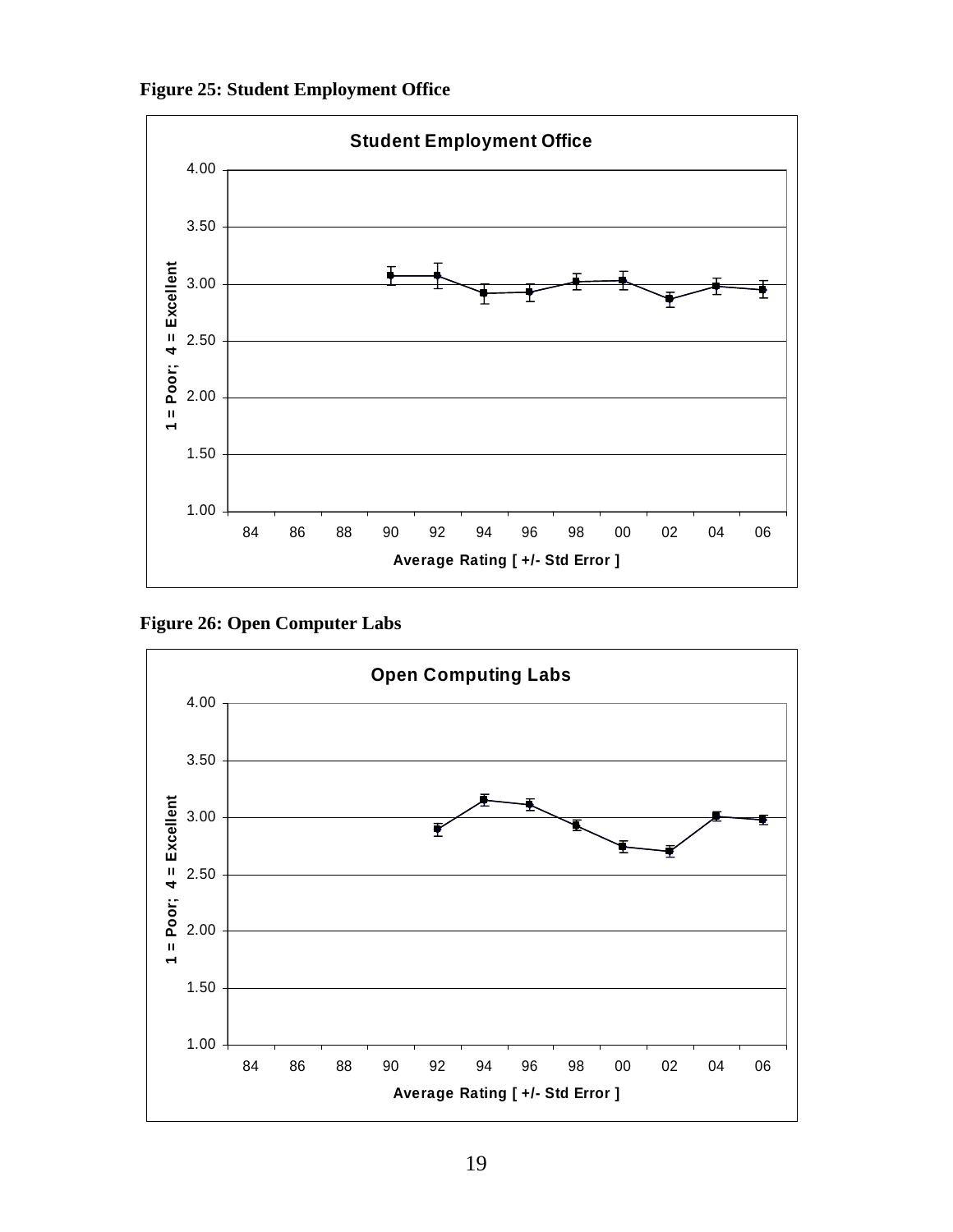**Figure 27: Parking (Allendale Campus)** 



**Figure 28: Parking (Grand Rapids Campus)** 

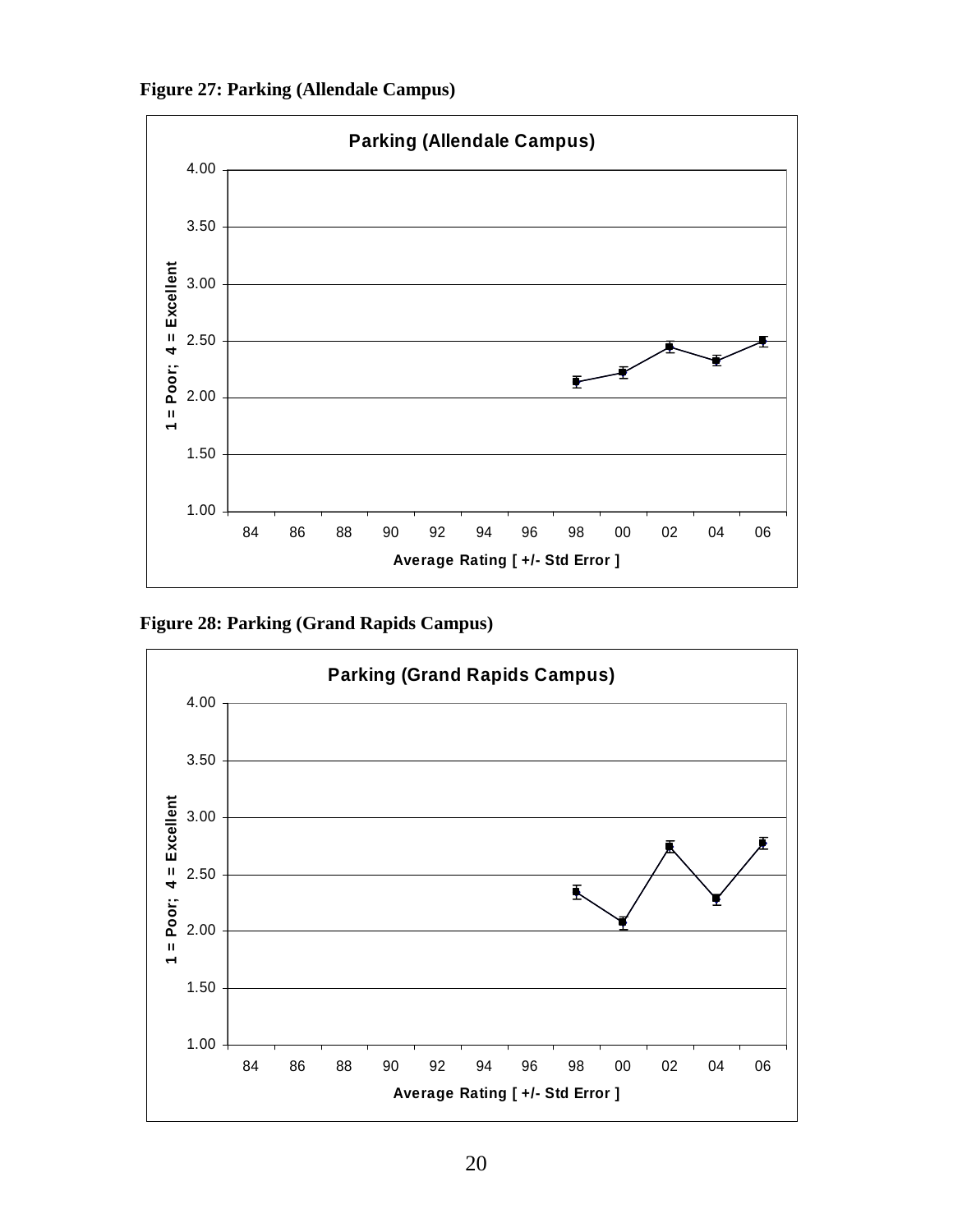**Figure 29: Campus Recreation** 



**Figure 30: Overall Rating** 

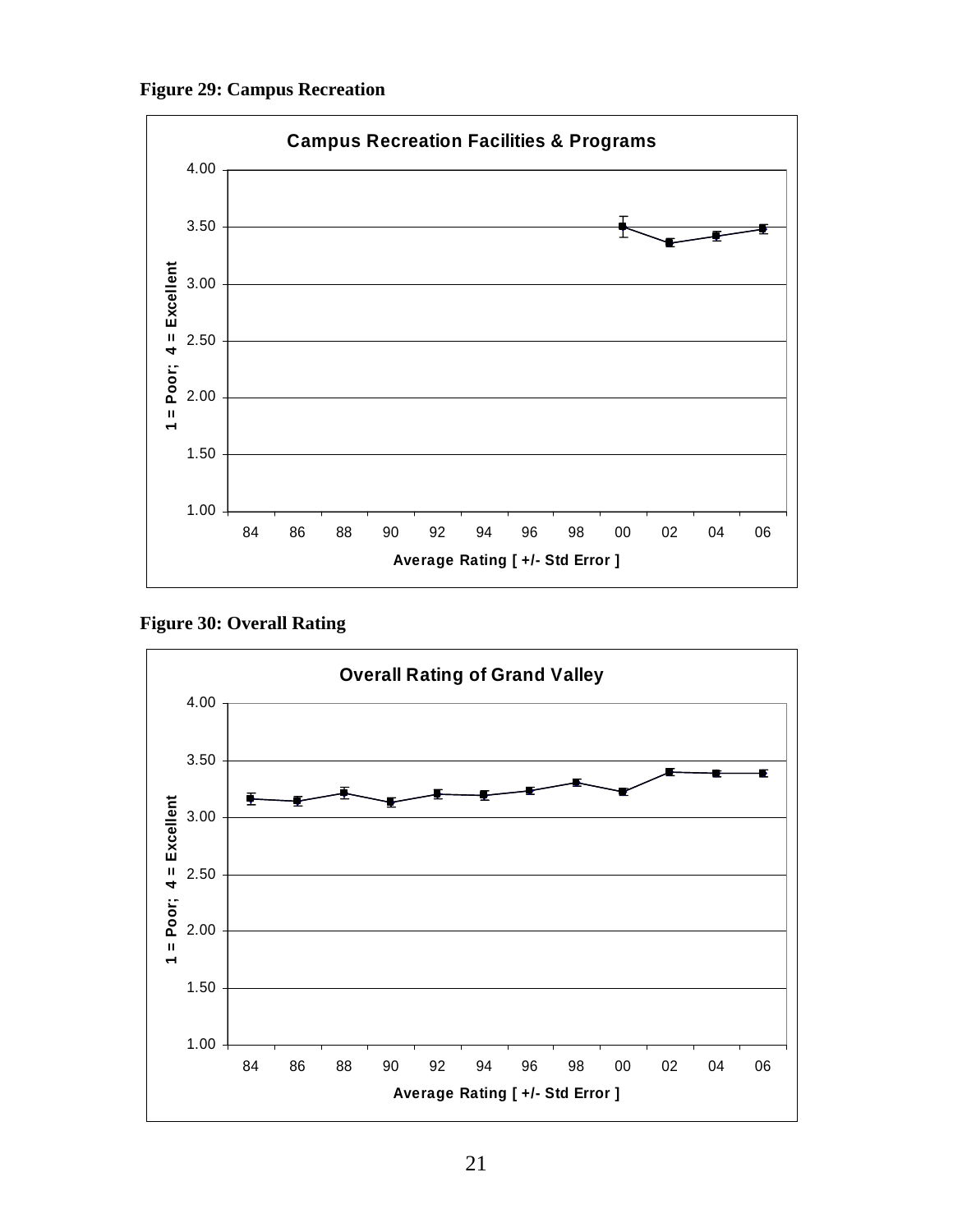**Appendix A** 



# *Congratulations on the completion of your degree program!*

*Now that you have passed that milestone, we would like to have you look back on your experience at Grand Valley. In doing so, you are uniquely qualified to rate the quality of services we have provided during your tenure here.* 

*Will you please take a few minutes to help us in this project? Your impressions will help us to better serve the needs of current and future students at Grand Valley.* 

*When you have completed the questionnaire, please use the enclosed postage paid business reply envelope and drop it in the mail.* 

*Thanks for your help.* 

*Sincerely,* 

*Philip Batty, Director Office of Institutional Analysis* 

 *(questionnaire begins on next page)*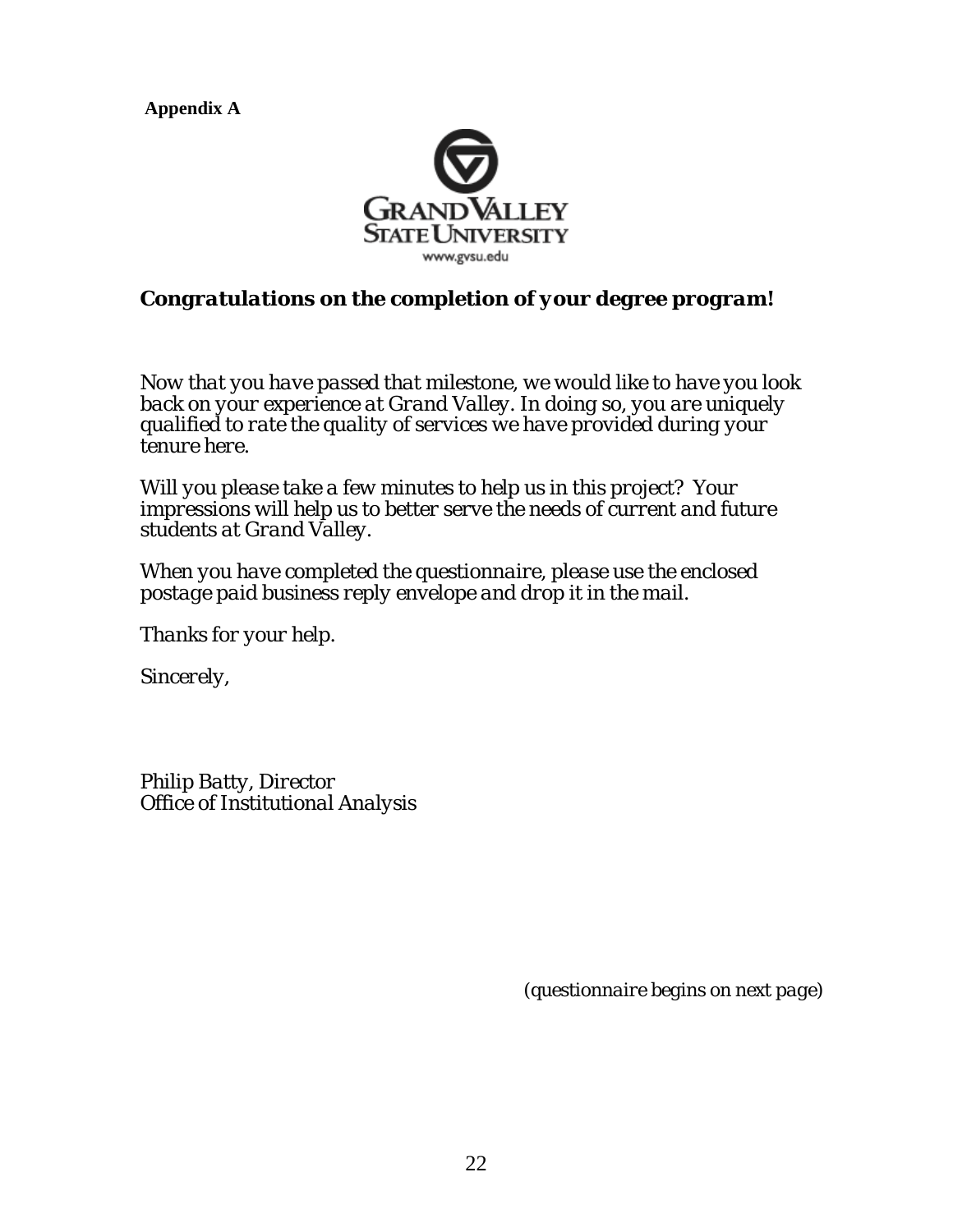## **GRAND VALLEY STATE UNIVERSITY**

Survey of Graduates

Please rate each of the following services or programs by placing the appropriate code number in the space provided, using the following scale.

- 4 excellent, few reservations
- 3 good, some reservations
- 2 fair, several reservations
- 1 poor, many reservations
- 0 no contact, can't rate

In addition to the ratings, space is provided for your comments and/or suggestions for improvement.

Place Rating Codes<sup>T</sup>

Service or Program Please Write Comments Here

 1. ACADEMIC ADVISING (by faculty advisor)

## 2. AVAILABILITY OF COURSES

## 3. QUALITY OF INSTRUCTION

- 4. CAREER COUNSELING (by faculty advisor)
- 5. STUDENT TRANSACTION CENTER (STU Building)
- 6. FOOD SERVICE

## 7. INTERCOLLEGIATE ATHLETICS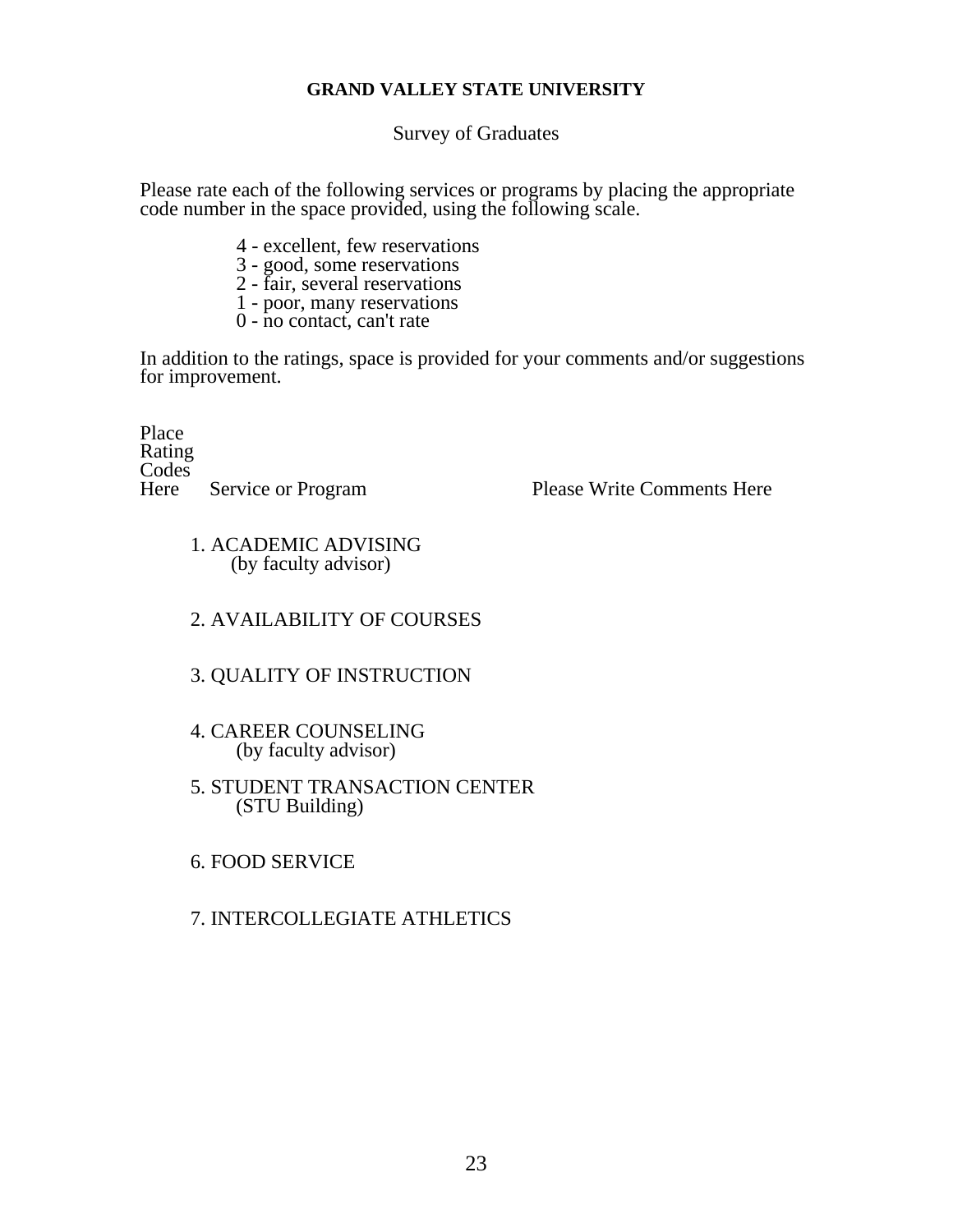Place Rating Codes<sup>N</sup>

Service or Program Please Write Comments Here

## 8. FINANCIAL AID OFFICE

## 9. BUS SERVICE

# 10. LIBRARY

## 11. BOOKSTORE

## 12. CAREER SERVICES OFFICE

- 13. HOUSING (dorms, living centers, apartments)
- 14. RECORDS OFFICE

#### 15. NEW STUDENT ORIENTATION PROGRAM

16. REGISTRATION PROCESS

# 17. STUDENT ACTIVITIES

- 18. CAMPUS POLICE
- 19. SAFETY ON CAMPUS (Allendale)
- 20. SAFETY ON CAMPUS (Grand Rapids)

#### 21. GENERAL APPEARANCE OF CAMPUS & FACILITIES

#### (more on next page)